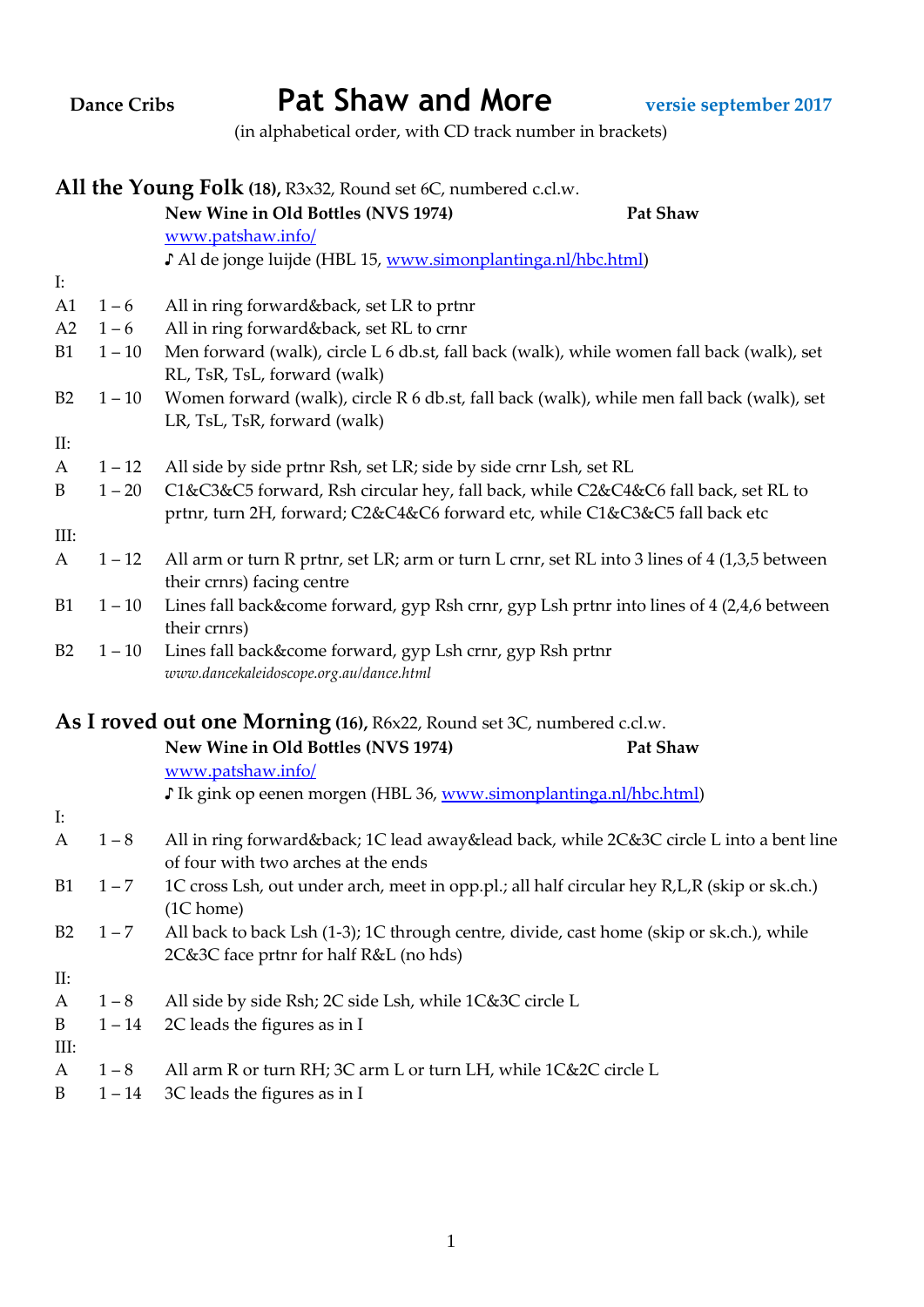## **Bell of Creation (3),** W7x32, Double Sicilian Circle

#### **Pat Shaw Collection of Dances (2011) Pat Shaw**

[www.patshaw.info/](http://www.patshaw.info/)

♪ Bell of Creation (Sydney Carter, c. 1970)

- A 1 8 All set forward, pass opp. Rsh to face prtnr; turn LH (lady ¾ around prtnr, man on spot)
	- 9 16 Ladies' chain North Country style across (bar 3, 4&7, 8 lady TsR under L arms moving behind man& getting his RH)
- B  $1-8$  In rings of 4 balance in&out, put LH-lady in front to the RH changing places with her; repeat in ring of 8
	- 9 12 Centre C's half ladies' chain North Country style up-down
	- 13 16 Circle 8H to left 3 places (13-14), change places with opp. C (couple left in line making arch) [zig-zag progression] *[www.dancekaleidoscope.org.au/dance.html](http://www.dancekaleidoscope.org.au/dance.html)*

## **Bugbees Hole or The Beadle of Grub-street (13),** R3x32, 3C lw set

**The Fallibroome Collection Nicolas M. Broadbridge / Bernard Bentley [John Young]** ♪ Bugbees Hole (John Playford, 1726,

www.izaak.unh.edu/nhltmd/indexes/dancingmaster/)

- A1  $1 8$  1C mirror heys on opp. side
- A2  $1 8$  1C mirror heys on own side and 1C cast off 1 place (2C up)
- B1  $1-8$  1C ½ figure 8 down; ½ figure 8 up
- B2  $1-8$  1C&3C 3 changes of circ. hey; 1C turn 2H [231]

## **Burlington House (1),** R6x52, 3C lw set or triple minor

**Another Look at Playford (2012) Pat Shaw / John Young**

♪ Burlington House (John Playford, 1728, www.izaak.unh.edu/nhltmd/indexes/dancingmaster/)

- A1 1 8 1M set to 2W, 1M&2M lead between and around women back to place
- A2 1 8 1W set to 2M, 1W&2W lead between and around men back to place
- B1  $1 10$  1M cast below M3, while 1W  $\frac{1}{2}$  figure 8 through 2C finishing in middle of lines of 3 across; all set
	- 11 18 1C turn RH with person on R; all turn prtnr LH to own side [213]
- B2  $1 10$   $1C&3C$  double figure 8 (3 cast up) (and set?)
	- 11 18 2C&1C rights&lefts; (in 3C set: 1C lead to 3rd place, 3C cast up)

## **Colterom (9),** W6x32, triple minor, triple progression

|           |            | New Wine in Old Bottles (NVS 1974)                                                          | <b>Pat Shaw</b> |  |
|-----------|------------|---------------------------------------------------------------------------------------------|-----------------|--|
|           |            | www.patshaw.info/                                                                           |                 |  |
|           |            | Colterom (HBL 80, www.simonplantinga.nl/hbc.html)                                           |                 |  |
| A1        | $1 - 4$    | 1C followed by 2C&3C dance up and wheel down from the top 1C to L, 2C to R, 3C to L         |                 |  |
|           |            | $(3C \text{ at top})$                                                                       |                 |  |
|           | $5 - 8$    | Circle 6H to left, 1C finishing in $3rd$ place                                              |                 |  |
|           | $A2 \t1-4$ | 1C dance up and Ts away, while 2C turn prtnr 1¼ RH and 3C 1¼ LH to orig. place              |                 |  |
|           | $5 - 8$    | 1C followed by 2C&3C cast 2 places, 1C lead up 1 place, 3C Ts at top (M to L, W to R) [312] |                 |  |
| <b>B1</b> | $1 - 4$    | 1C diag. R turn RH, pass prtnr Rsh                                                          |                 |  |

- $5 8$  1C diag. L turn LH, lead down 1 place (2C up)
- B2 1 4 3C&2C circle L halfway, while 1C balance back and forward,  $2C&3C&1C \frac{1}{2}$  turn 2H
	- 5 8 1C cross over Rsh, cast off 1 place, Ts (W to L, M to R) (2C up) [from top 232132132...]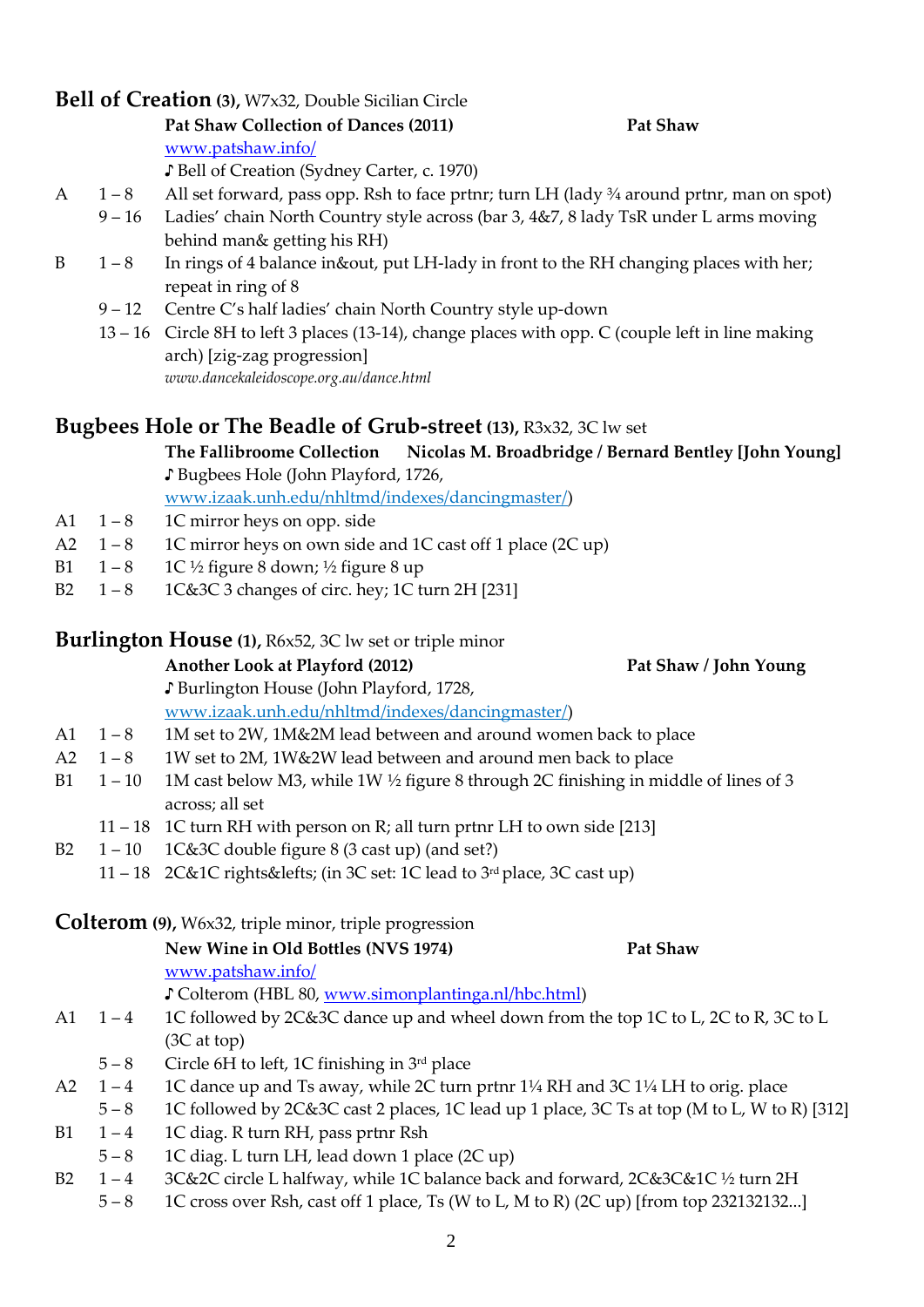## H**alsway Manners (6),** J6x32, 3C lw set

### [www.mdevlin.com/dance/index.html](http://www.mdevlin.com/dance/index.html) **Mary Devlin**

♪ Halsway Manor Jig (Liz Donaldson, 2001) / Shandon Bells (Traditional)

- A  $1-8$  All forward&back; 1C&3C back to back, while 2C 1½ gyp R (finish facing 1M with 2W in front of prtnr)
- B1  $1 8$  Rsh dolphin hey on men's side to face 1W
- B2  $1-8$  Lsh dolphin hey on women's side
- C  $1-8$  1C&2C mirror turn 1<sup>1</sup>/<sub>2</sub> on side (men L, women R); 1C&3C 1<sup>1</sup>/<sub>2</sub> mirror turn (men R, women L) [231]

*www.youtube.com/watch?v=1AABC-shf3s*

## **Hamburger Special (15),** R9x16, 2C lw

### **Pat Shaw's Pinewoods (1985) / C.D.S.S.-News April 1986 Pat Shaw**  [www.patshaw.info/](http://www.patshaw.info/)

♪ McDonald's Reel / The King's Reel / The Chicken Reel (Traditional)

- A  $1 4$  1C  $\frac{3}{4}$  turn 2H into diag. line of 3 with 2W (face 2M); balance with double arches
- 5 8 Arches forward&back, while 2M back to back Rsh round 1M
- B 1 8 1C&2C circle L once round; 1C  $\frac{1}{2}$  figure 8 down and lead down (2C cast up) [21] *[www.dancekaleidoscope.org.au/dance.html](http://www.dancekaleidoscope.org.au/dance.html)*

**Hard Times (14),** Minuet3x64, 3C in line of 6 across hall facing prtnr, top at men's left side:

### 1M1W-2M2W-3M3W

**New Wine in Old Bottles (NVS 1974) Pat Shaw** [www.patshaw.info/](http://www.patshaw.info/)

♪ O ongelukkige Tijt (HBL 790, [www.simonplantinga.nl/hbc.html\)](http://www.simonplantinga.nl/hbc.html)

### *Minuet step (ms) throughout*

- A1 1 8 All pass prtnr (1 ms diag.R, 1 ms diag. L); turn RH next person, while ends 1 ms forward (turn over Rsh), 1 ms back to prtnr
	- $9 16$  Repeat  $1 8$  (home)
- A2  $1-8$  All diag. L&  $\frac{3}{4}$  TsL (2 ms); prtnr  $\frac{3}{4}$  turn RH (2 ms) (home)
- 9 16 All diag. R&  $\frac{3}{4}$  TsR (2 ms); prtnr  $\frac{3}{4}$  turn LH (2 ms) (home)
- B1  $1 8$  1C&3C lead prtnr up&back, while 2C lead down&back (2+2 ms) into
	- 9 16 1W&2M 1½ gyp L and 2W&3M 1½ gyp R, while 1M&3W big 1⁄2 figure 8 around them (4 ms)
- B2 1 8 3W&2M and 2W&1M (new prtnr) lead down&back, while 1W&3M lead up&back (2+2 ms) into
	- 9 16 All 1½ turn 2H [2M3W-3M1W-1M2W]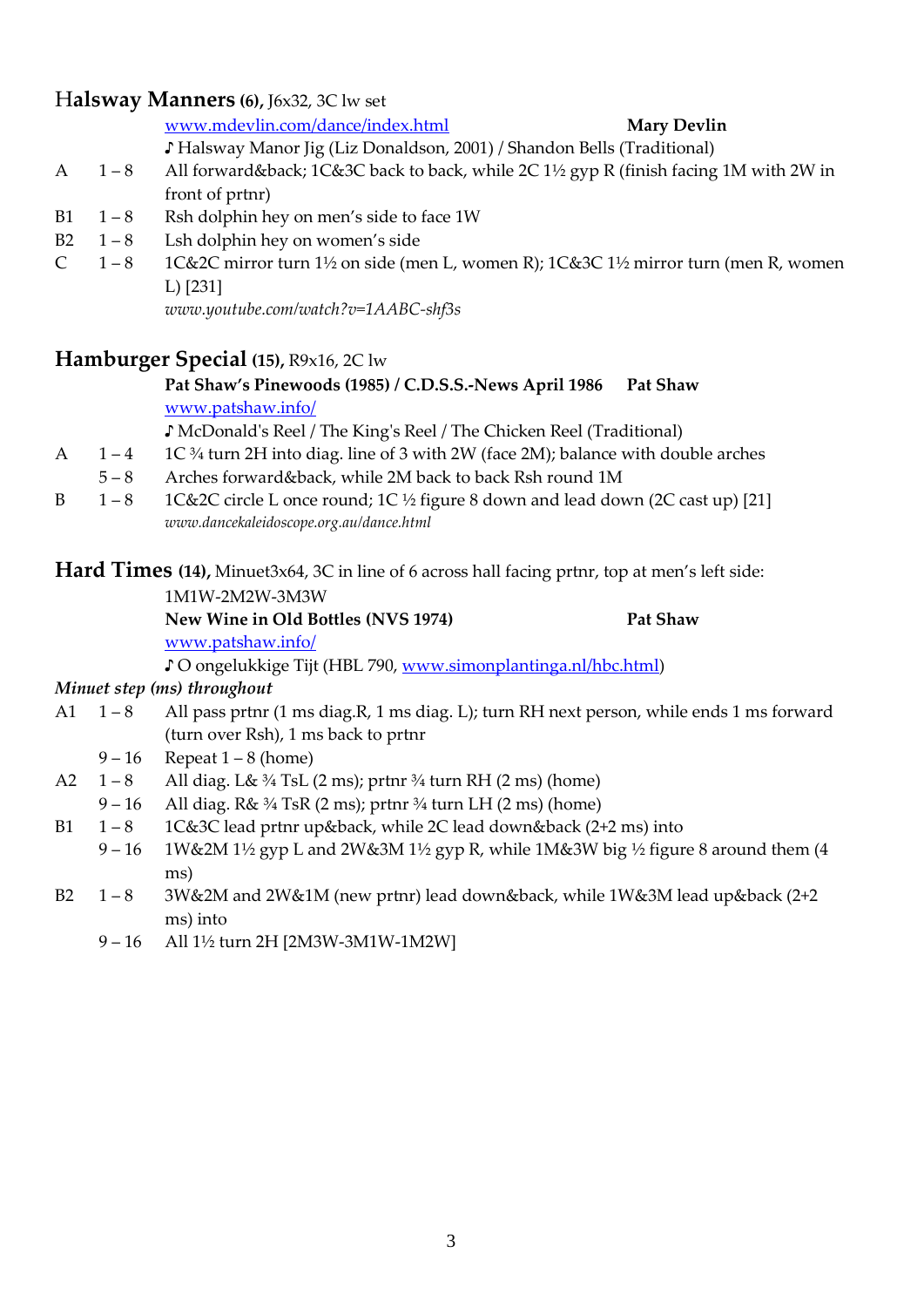**Hard Times (14),** Minuet3x64, 3C in line of 6 across hall facing prtnr, top at men's left side: 1M1W-2M2W-3M3W,

*Wil's version without minuet step (ws = waltz step, chs = chassée step)*

- A1 1 8 All pass prtnr (2 chs diag.R, 2 chs diag. L); turn RH next person (4 ws), while ends 2 ws forward (turn over Rsh), 2 ws back to prtnr
	- $9 16$  Repeat  $1 8$  (home)
- A2  $1-8$  All diag. L (2 chs) &  $\frac{3}{4}$  TsL (2 ws); prtnr  $\frac{3}{4}$  turn RH (4 ws) (home)
- 9 16 All diag. R (2 chs) &  $\frac{3}{4}$  TsR (2 ws); prtnr  $\frac{3}{4}$  turn LH (4 ws) (home)
- B1  $1-8$  1C&3C lead prtnr up&back, while 2C lead down&back (setting steps; 4+4 ws) into
	- 9 16 1W&2M 1½ gyp L and 2W&3M 1½ gyp R, while 1M&3W big 1⁄2 figure 8 around them (6 ws) and set in line with nearer hds to next person (new prtnr)
- B2 1 8 3W&2M and 2W&1M (new prtnr) lead down&back, while 1W&3M lead up&back (4+4 ws) into
	- $9 16$  All  $1\frac{1}{2}$  turn 2H [2M3W-3M1W-1M2W] (6 ws) and set to this prtnr

**Levitation (10),** R4x32, 4C lw set, Becket, progression 1place cl.w.

[www.dlbmusic.org.uk/downloads/pdf/levitation.pdf](http://www.dlbmusic.org.uk/downloads/pdf/levitation.pdf) **Simone Verheyen**

♪ Dave Brown's Compliments to Levi Broadbridge (Dave Brown, 2011)

- A1  $1 8$  Ladies' chain across and back
- A2 1 8 All pass opp. Rsh and move cl.w. to next C's place; women turn over Rsh to swing prtnr
- B1  $1-8$  All change places with opp. RH, face diag. L&change places LH; repeat
- B2  $1-8$  In fours circle L halfway, centre men draw their circle to line; in fours RH star

## **Now is the Month of Maying (11),** R7x32, 2C lw

|                | CDSS News 147, March/April 1999                                                                  | <b>Jenny Beer</b> |
|----------------|--------------------------------------------------------------------------------------------------|-------------------|
|                | www.colinhume.com/instl.htm#Maying                                                               |                   |
|                | Madrigal (Thomas Morley, 1595)                                                                   |                   |
| A1 1-8         | 1M&2W set forward&TsR to place; $1C&2C \frac{1}{2}$ gyp Rsh prtnr into single file halfway cl.w. |                   |
|                | [21]                                                                                             |                   |
| $A2 \quad 1-8$ | $2M\&1W$ in 1 <sup>st</sup> crnr pos. repeat A1 (home)                                           |                   |
|                |                                                                                                  |                   |

- B1  $1-8$  Women (1W in front)  $\frac{1}{2}$  figure 8 through men; with opp.  $\frac{1}{2}$  poussette c.cl.w.
- B2  $1-8$  Men (1M in front)  $\frac{1}{2}$  figure 8 through women;  $1C\&2C \frac{1}{2}$  poussette c.cl.w. [21]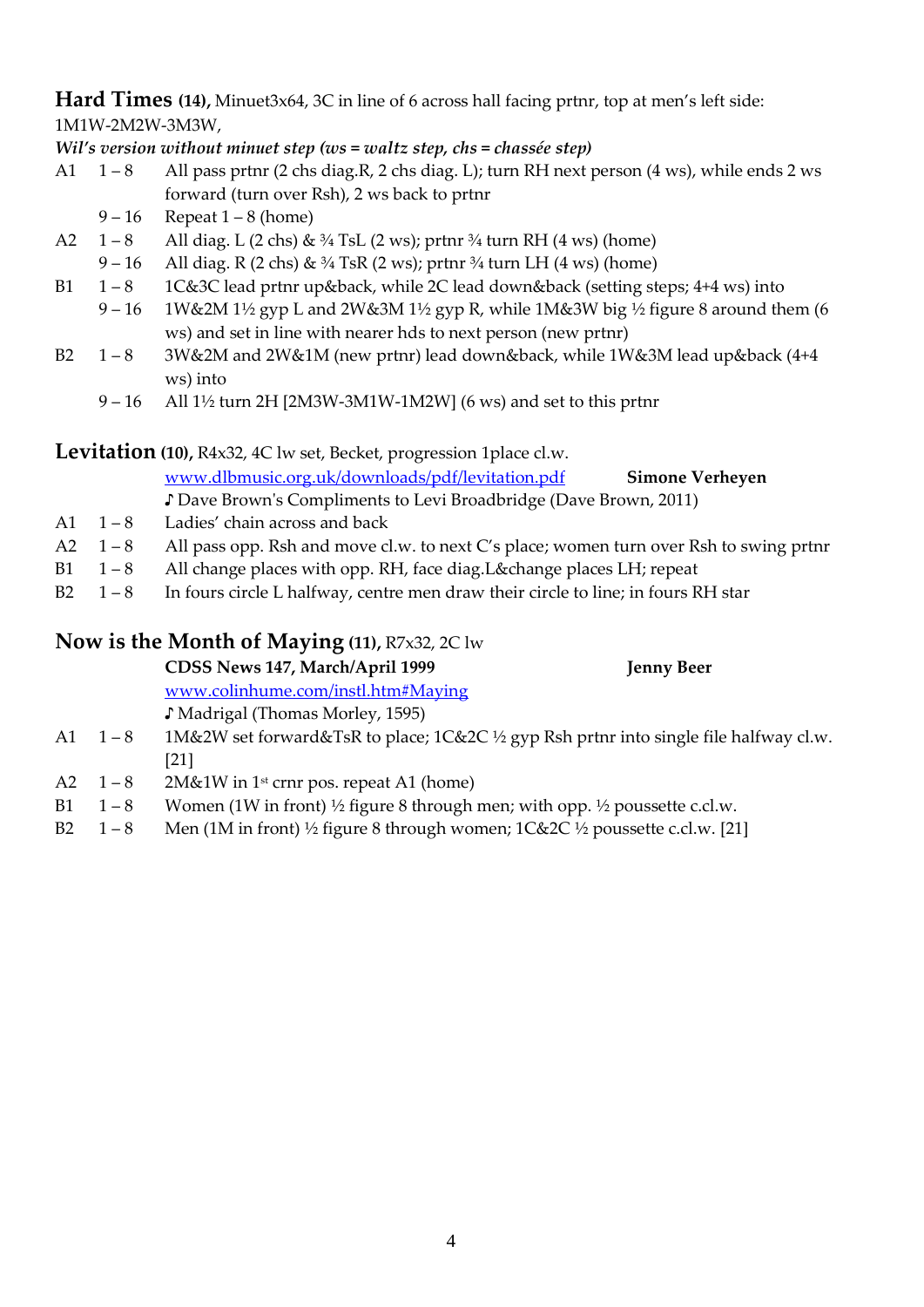| Old Wives' Tales (17), J4x32, set of 2 trios, men between 2 prtnrs, men progress c.cl.w. |          |                                                                                                                                                                                    |  |
|------------------------------------------------------------------------------------------|----------|------------------------------------------------------------------------------------------------------------------------------------------------------------------------------------|--|
|                                                                                          |          | New Wine in Old Bottles (NVS 1974)<br>Pat Shaw                                                                                                                                     |  |
|                                                                                          |          | www.patshaw.info/                                                                                                                                                                  |  |
|                                                                                          |          | Cuwe wijven (HBL 58, www.simonplantinga.nl/hbc.html)                                                                                                                               |  |
| $\mathbf{I}$ :                                                                           |          |                                                                                                                                                                                    |  |
| A1                                                                                       | $1 - 8$  | Lines facing down/up forward&back circle 3H to left                                                                                                                                |  |
| A2                                                                                       | $1 - 8$  | Lines fall back&forward circle 3H to right                                                                                                                                         |  |
| <b>B1</b>                                                                                | $1 - 4$  | Men 1¼ gyp R, while women back&forth again, all facing out in sideline                                                                                                             |  |
|                                                                                          | $5 - 8$  | Lines lead out (turn indiv. over Rsh)&lead in                                                                                                                                      |  |
| B2                                                                                       | $1 - 8$  | Men 1½ gyp L, while women back&forth lines lead out∈ (men new position, all new<br>direction)                                                                                      |  |
| II:                                                                                      |          |                                                                                                                                                                                    |  |
| A                                                                                        | $1 - 16$ | Repeat I from side places facing across                                                                                                                                            |  |
| B <sub>1</sub>                                                                           | $1 - 8$  | Women RH star; face out and (sk.ch.) cl.w. halfway round (1-8), while men cast L c.cl.w.                                                                                           |  |
|                                                                                          |          | halfway round (sk.ch.) and turn LH                                                                                                                                                 |  |
| B2                                                                                       | $1 - 8$  | Women LH star; face out and (sk.ch.) c.cl.w. halfway round, while men cast R cl.w.                                                                                                 |  |
|                                                                                          |          | halfway round (sk.ch.) and 3/4 turn RH to new pos.                                                                                                                                 |  |
| III:                                                                                     |          |                                                                                                                                                                                    |  |
| A                                                                                        | $1 - 16$ | Repeat I                                                                                                                                                                           |  |
| B <sub>1</sub>                                                                           | $1 - 8$  | Men diag.figure 8 to L (sk.ch.): pass Rsh, Lsh round woman diag. L (orig.own RH prtnr),<br>pass Lsh, Rsh round 'own' RH prtnr, while 'free' women (left in line) back to back Rsh; |  |
|                                                                                          |          | back to back Lsh                                                                                                                                                                   |  |
| B <sub>2</sub>                                                                           | $1 - 8$  | Men diag.figure 8 to R and progress (sk.ch.): pass Lsh, Rsh round woman diag.R (orig. LH                                                                                           |  |
|                                                                                          |          | prtnr), pass Rsh, Lsh round 'own' LH woman and c.cl.w. outside to new place on side,                                                                                               |  |
|                                                                                          |          | while 'free' women (right in line) back to back Lsh; back to back Rsh                                                                                                              |  |
| IV:                                                                                      |          |                                                                                                                                                                                    |  |
| A                                                                                        | $1 - 16$ | Repeat II                                                                                                                                                                          |  |
| B <sub>1</sub>                                                                           | $1 - 8$  | Men to left into Rsh heys for 3 with other men's prtnrs (sk.ch.)                                                                                                                   |  |
| B2                                                                                       | $1 - 8$  | Men to right into Lsh heys for 3 with original prtnrs and men pass Rsh to finish back to<br>back in middle facing their orig. prtnrs (women with inside hds joined)                |  |

*[www.dancekaleidoscope.org.au/dance.html](http://www.dancekaleidoscope.org.au/dance.html)*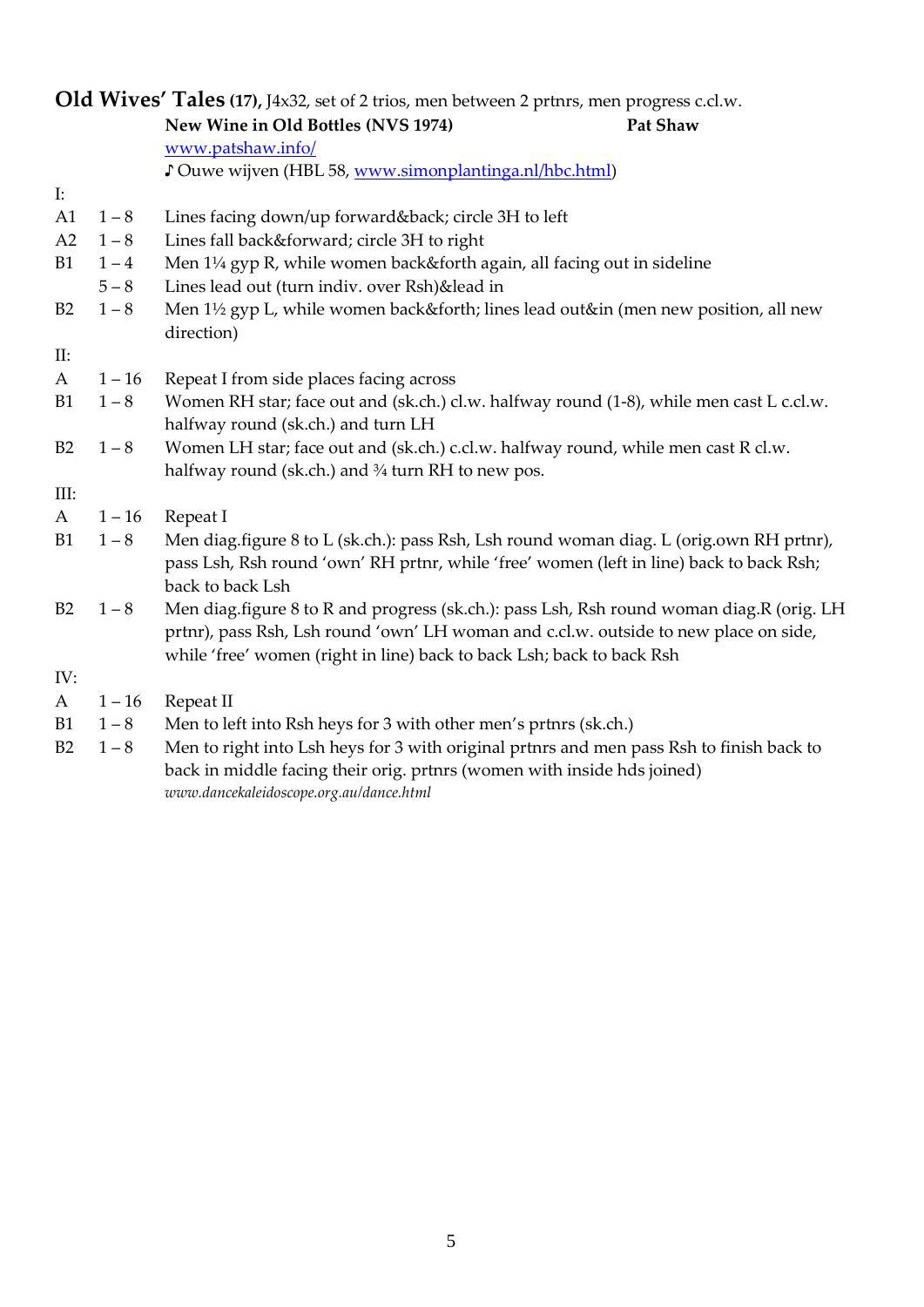| Once I loved a Maiden Fair (4), $R11x16$ , $2C1w$ |               |                                                                                                        |                      |  |
|---------------------------------------------------|---------------|--------------------------------------------------------------------------------------------------------|----------------------|--|
|                                                   |               | Another Look at Playford (2012)                                                                        | Pat Shaw &           |  |
|                                                   |               | 1st Edition The English Dancing Master, 1651                                                           | <b>John Playford</b> |  |
|                                                   |               | ♪ Once I loved a Maiden Fair (John Playford, 1651,                                                     |                      |  |
|                                                   |               | www.izaak.unh.edu/nhltmd/indexes/dancingmaster/)                                                       |                      |  |
| Intro:                                            |               |                                                                                                        |                      |  |
|                                                   | $A \quad 1-8$ | All lead up a double and fall back; repeat                                                             |                      |  |
| B                                                 | $1 - 8$       | All stepset to prtnr, TsR; repeat                                                                      |                      |  |
| Figure I:                                         |               |                                                                                                        |                      |  |
|                                                   | $A \quad 1-8$ | 1M&2W meet&fall back; 1W&2M repeat                                                                     |                      |  |
|                                                   | $B \t1-8$     | 1st crnrs change places Rsh, 2 <sup>nd</sup> crnrs repeat; all cross over 'Hole in the wall' [21]      |                      |  |
|                                                   | Figure II:    |                                                                                                        |                      |  |
| A                                                 | $1 - 8$       | 1C and next 2C lead to prtnr, fall back; repeat                                                        |                      |  |
| B                                                 | $1 - 8$       | All cross over Rsh, circle 4H halfway to L and fall back [21]                                          |                      |  |
|                                                   | Figure III:   |                                                                                                        |                      |  |
| $\mathsf{A}$                                      | $1 - 8$       | 1C and next 2C lead towards each other down/up and fall back; repeat (all face up)                     |                      |  |
| B                                                 | $1 - 8$       | 1C cast off, lead up, cast off, Ts down, while 2C lead up, cast off, lead up, Ts up (cloverTs)<br>[21] |                      |  |

Finish as intro

### **The Pleasure-Vest (05),** R6x32, 3C lw set, 1C improper

[www.cwallitycountrydances.com/](http://www.cwallitycountrydances.com/) **Colin Wallace**

♪ Ship Ahoy (Brian Jenkins) / Batchelder's Reel (Traditional)

- A1 1 8 1C&3C half ladies' chain down-up; in promenade forward to prtnr&back, while 2C turn RH (bar 1-2 joining ladies in chain); go cl.w. halfway round set
- A2  $1-8$  Repeat A1 (1C&3C keep LH)
- B1  $1 4$  1 C&2M and 2W&3C LH star, 2C passing Rsh into:
- 5 8 1C&2W and 2M&3C RH star
- B2  $1-4$  Circle 6H halfway to L [3 imp, 2 imp, 1]
	- 5 8 3C with nearer hd facing up wheel around (man backw), while 2C cast down 1 place and ½ turn LH, while 1C lead up 1 place and fall back [3i,1,2]

## **Recruiting Officer(12),** J3x32, 3C lw set

|      |                | <b>Antwerp Antics</b>                                                                                             | Philippe Callens [Nathaniel Kynaston / John Walsh] |                                                                                        |
|------|----------------|-------------------------------------------------------------------------------------------------------------------|----------------------------------------------------|----------------------------------------------------------------------------------------|
|      |                | More versions to be found:                                                                                        |                                                    |                                                                                        |
|      |                | Another Look at Playford (2012)                                                                                   |                                                    | <b>Pat Shaw</b>                                                                        |
|      |                | <b>Country Dances from Col. NY</b>                                                                                |                                                    | Kate VanWinkle Keller                                                                  |
|      |                | Fringe Benefits (1999)                                                                                            |                                                    | Fried de Metz-Herman                                                                   |
|      |                | From Two Barns 3 (1985)                                                                                           |                                                    | Ken Sheffield                                                                          |
|      |                | ↓ Recruiting Officer (Nathaniel Kynaston, 1710)                                                                   |                                                    |                                                                                        |
|      | $A1 \quad 1-8$ | 1M cast off 1 place followed by prtnr and cross over (2C up and 1/2 TsL); 2C&1C turn LH<br>on side (men polite T) |                                                    |                                                                                        |
|      | $A2 \quad 1-8$ | while 3C change places Rsh                                                                                        |                                                    | 1C&3C (3C casting) half double figure 8; 2C&1C&3C set, 2C lead down, while 1C cast up, |
| B1   | $1 - 8$        | 1C cast off 1 place, while 2C lead up and turn out; 2C&1C&3C circle 6H to left halfway<br>(finish close)          |                                                    |                                                                                        |
| – רת | 1 O            |                                                                                                                   |                                                    |                                                                                        |

B2 1 – 8 3C&1C&2C set back, TsR forward; 1½ turn 2H [312]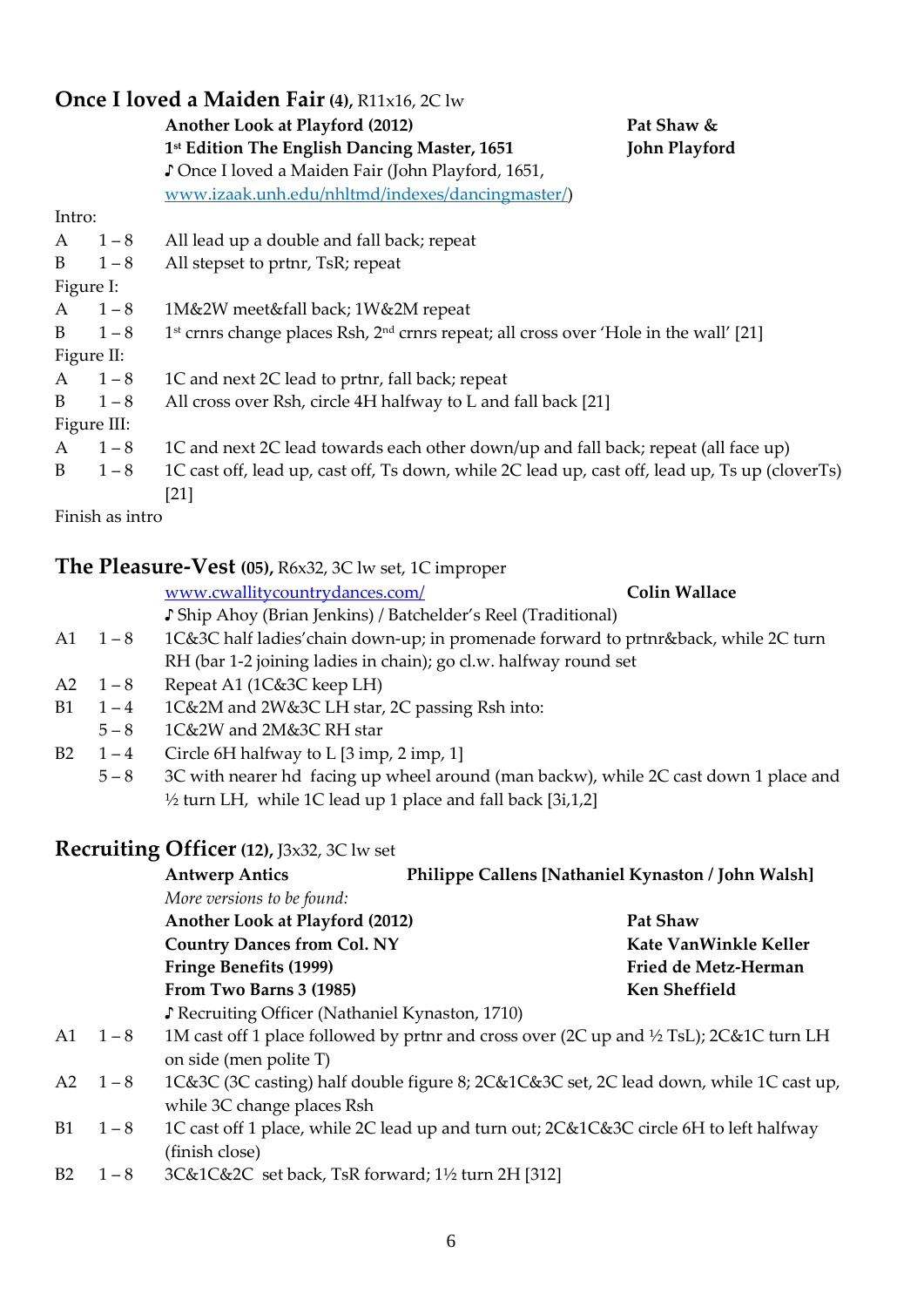## **Recruiting Officer(12),** J3x32, 3C lw set

**Choice Coll. of Country Dances J. & W. Neal**

♪ Recruiting Officer (Nathaniel Kynaston, 1710)

- A1  $1 8$  1C cast off 1 place (on  $3 4$  2C up); 1C  $\frac{1}{2}$  figure 8 down through 3C
- A2  $1 8$  1C ½ figure 8 up through 2C; 1C turn 2H (finish facing out)
- B1 1 8 2C&1C mirror turn on side; 1C&3C mirror turn on side (1C stay in centre) into:
- B2  $1-8$  1C up to the top and cast to the bottom (on  $3-43C$  up); turn 2H [231]

# **Silent Worship** (8), R4x32, 4C lw set, 1C&3C improper **Mary Divett** ♪ Aria "Non lo dirò col labbro" (G.F. Händel, 1728)

- A 1 8 1M pass prtnr Lsh and cast to bottom, while 1W&2C 1/2 RH star, 1W&3C 1/2 LH star, 1W&4C ½ RH star (1-6) and 1C ¾ turn LH [2341]
- B 1 8 2C&3C and 4C&1C double figure 8 (ends cross in to start) (finish facing up-out-out-down)
- C  $1-8$  All lead out and in; circle 8H to left halfway
- D 1 8 1C&4C and 3C&2C half rights&lefts; all set&TsR (last time on 5 8: set&honour) [4123]

## **Triple Greetings (20),** 3/2 6x32, 2C lw

♪ Triple Greetings (Chris Dewhurst, 2012)

- A1  $1-8$  1M&2W ½ gyp Rsh into hole in the wall Rsh; half rights&lefts
- A2  $1-8$  2M&1W ½ gyp Lsh into hole in the wall Lsh; half rights&lefts (home)
- B 1 8 1 C&2C set to prtnr&TsR; circle 4H halfway to L and fall back (face down-up)
	- 9 16 All set forward to line of 4 across (Rsh to nb), ¾ turn RH into: ; single file cl.w. halfway round, pass nb Rsh

## **Trumpet Vine or Joe Brown's Hornpipe (2),** R6x32, 6C lw set, 4C&5C&6C improper

**Pat Shaw's Pinewoods (1985) Pat Shaw**

[www.patshaw.info/](http://www.patshaw.info/)

♪ Trumpet Vine or Joe Brown's Hornpipe (Pat Shaw, 1974)

(polka step if possible, except walk A2 1-4)

- A1  $1-8$  1C&6C cross over Rsh & cast in 1 place (2C&5C move away); repeat with 3C&4C
- A2 1 8 1C&6C circle 4H to left; basket\* 1½ or 2½ times (1-8), while all others turn 2H; swing (face nearer end) [236145]
- B1  $1-8$  1C&6C (men pass Lsh to start) straight hey for 4 across, while others double figure 8
- B2  $1-8$  End C's followed by two C's cast wide to meet other end person, lead into centre to meet prtnr, lead back to progressed places

 $*$  a quieter version (Wil):  $1\frac{1}{2}$  circle L (6 bars) and set

# **Unpublished Marieke van Leersum**